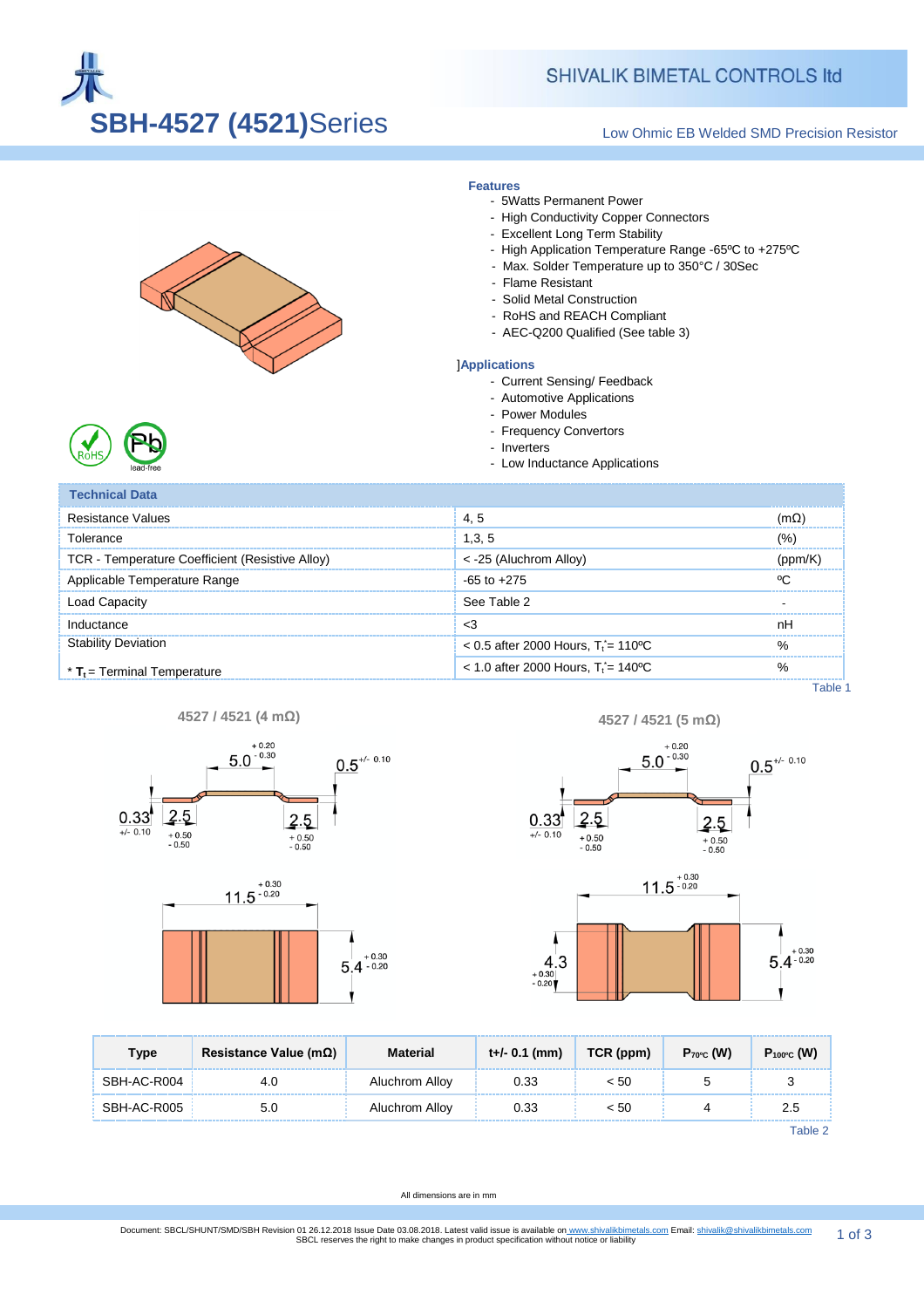

Low Ohmic EB Welded SMD Precision Resistor





# **Performance:**

| <b>Type of Test</b>                | <b>Reference STD</b>    | <b>Test Specifications</b>                                   | Acceptance Criteria *                    |
|------------------------------------|-------------------------|--------------------------------------------------------------|------------------------------------------|
| <b>High Temperature Exposure</b>   | MIL-STD-202 Method 108  | 1000Hrs. @ T=170°C.Unpowered.                                | $\Delta$ R +/-1%                         |
| <b>Temperature Cycling</b>         | JESD22 Method JA-104    | -55°C to 150°C, 1000Cycles, 30Mins<br>at each extreme        | $\Delta$ R +/-0.5%                       |
| <b>Biased Humidity</b>             | MIL-STD-202 Method 103  | 85°C & 85RH with 10% operating<br>power, 1000Hrs             | $\Delta$ R +/-0.5%                       |
| <b>Operational Life</b>            | MIL-STD-202 Method 108  | 125°C at rated power, 1000Hrs                                | $\Delta$ R +/-1%                         |
| <b>External Visual</b>             | MIL-STD-883 Method 2009 | Visual inspection                                            | Visual                                   |
| <b>Physical Dimension</b>          | JESD22 Method JB-100    | Dimensional inspection as per SBCL<br>Specifications         | Shall confirm within<br>tolerance limits |
| Resistance to Solvents             | MIL-STD-202 Method 215  | Clean with Aqueous chemical                                  | Marking shall be legible                 |
| <b>Mechanical Shock</b>            | MIL-STD-202 Method 213  | 100g for 6ms, Half sine                                      | $\Delta$ R +/-0.2%                       |
| Vibration                          | MIL-STD-202 Method 204  | 5q for 20Mins, 12 cycles each of 3<br>orientations.10-2000Hz | $\Delta$ R +/-0.2%                       |
| Resistance to Soldering<br>Heat    | MIL-STD-202 Method 210  | Solder Temp. 260°C, Time 10Secs                              | $\Delta$ R +/-0.5%                       |
| Solderability                      | J-STD-002               | As per J-STD-002                                             | >95% Coverage in 10x<br>Magnification    |
| <b>Electrical Characterization</b> | User Spec.              | Resistance as defined                                        | Shall confirm within<br>tolerance limits |
| Short Time Over Load               |                         | 5x Rated Power for 5Secs                                     | ∆R +/-1%                                 |
| Low Temperature Storage            |                         | -65°C for 24Hrs                                              | $\Delta$ R +/-0.2%                       |

\*Based on actual measured values of closest standard product Table 3

# **Solder Pad Layout:**

3.94